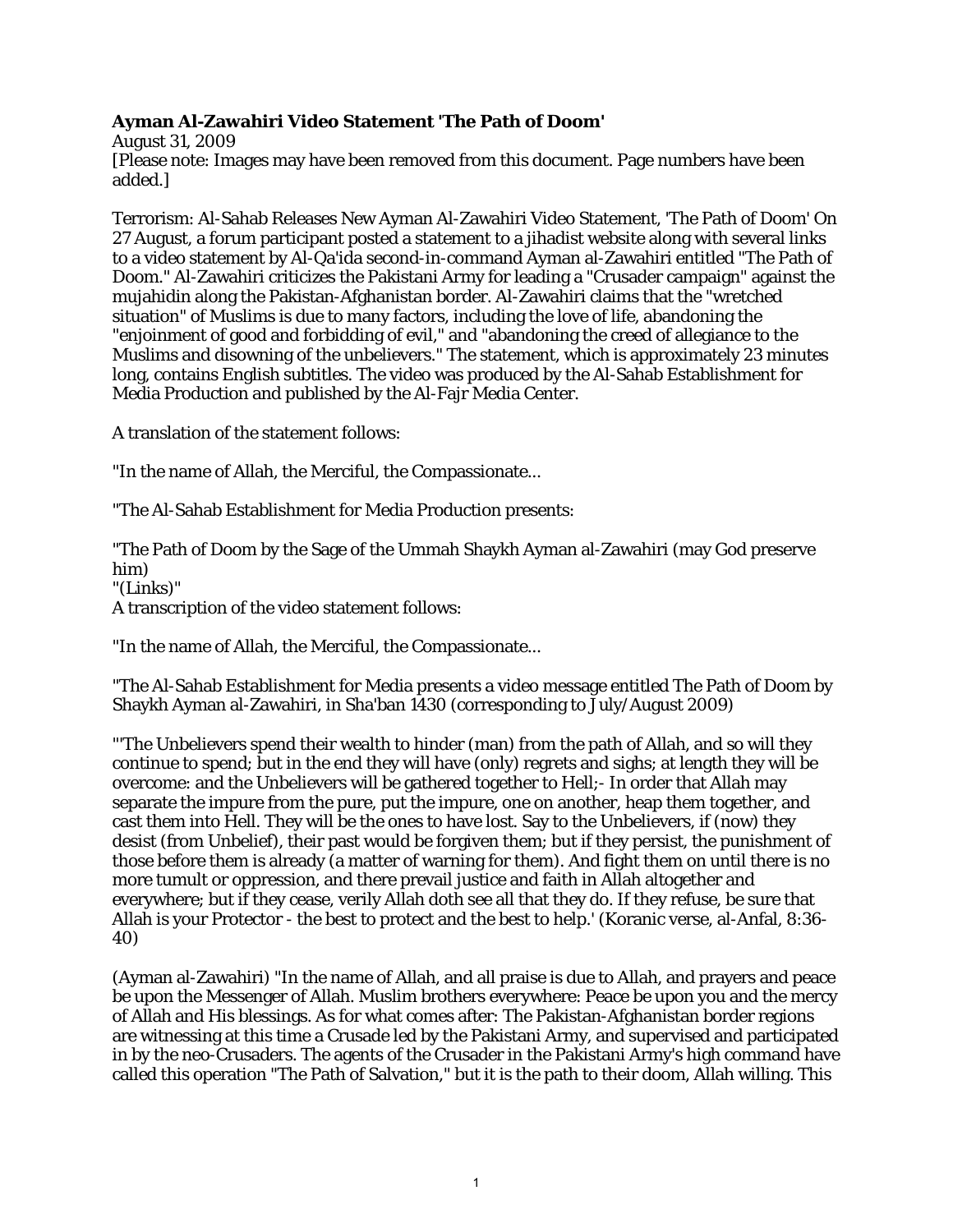operation aims to eliminate the Jihadi forces in the tribal regions in Pakistan. At the same time the forces of the NATO Alliance along with the traitors in the Afghan Army and units from the Pakistani Army dam the Pakistan-Afghanistan border.

(Narrator) "The fundamental concept of this plan was based on a violent preliminary bombing from air and land in collaboration with US spy drones in order to terrorize the inhabitants in a barbaric fashion, destroy the Mujahideen's morale and weaken their defenses, following which the Pakistani forces would advance on three fronts in order to take over the key cities of Waziristan --Miran Shah, Razmak, and Wana -- after which they would then establish contact with each other and secure surrounding areas, then try to make a jump to the west, towards the Afghani border, in an attempt to meet up with the forces of NATO and the treasonous Afghan Army, in an attempt to trap the Mujahideen between a rock and a hard place. However, this plan was born dead, by the Grace of Allah, as attacks, raids, and ambushes against the Army's convoys, bases, and forts came in quick succession, and were accompanied by consecutive losses of supplies and equipment, and consequently the army was unable to achieve any of its goals, by the Grace of Allah.

(Ayman al-Zawahiri) "This plan was agreed to in Washington, and the commander of the Pakistani Army, Kayani, carried it with him to the headquarters of the NATO Alliance in Brussels for it to be approved, and it aims at its core to help American forces and their allies in Afghanistan and protecting them from the expected defeat towards which the forces of the Islamic Emirate are pushing them through resolve, persistence and reliance on Allah. That is, the plan aims to stab the Jihadi resolve in Afghanistan from behind, in order for the Crusader forces in Afghanistan to be safe from losses and be able to continue to impose direct US Crusader military influence on South Asia. That's why the designers of this plan called it "The Path of Salvation," because they wanted it to be a way to save the Americans from their anticipated defeat -- with Allah's permission -- in Afghanistan. However, it is turning -- through Allah's guidance and then the strikes of the Mujahideen -- into "The Path of Doom" for the apostates in Pakistan and the Crusaders in Afghanistan. Thus, the Pakistani Army is acting as a fundamental element of the Crusade against Islam and Muslims, and has become a tool in the hands of the global Crusade which is being used against its people, neighbors and the rest of the Muslim Ummah.

(Screen caption reads: "The Martyr (as we see him) Maulana Abdul Rashid Ghazi," speaking) "I want to deliver this message to the world on this occasion: this is a blind force, and these are agents -- agents of the US -- and their behavior and actions completely prove that they are agents. It is imperative to get rid of them: there is no other option. My very last message is that the Mujahideen -- all of them -- should struggle for the Islamic system in Pakistan and take revenge on my behalf from these rulers.

(Ayman al-Zawahiri) "In fact, and regrettably, the Indians are more jealous and more concerned for the safety of their country than the Pakistani Army is. The Indian Army hasn't let American aircrafts bomb the Indian people. The Indian Army hasn't fought its own people on behalf of America. The Indian Army hasn't cooperated with the Americans to create a regime hostile to India on its borders. And the Indian Army hasn't permitted America to control and monitor its nuclear installations, nor has it arrested its nuclear scientists like the Pakistani Army did. That's why the Muslim Ummah in Pakistan must seriously ask itself: what is it that brought it to this wretched situation? And what is the way out of it? What has brought Muslims in Pakistan to this wretched situation in which thieves have become rulers and mercenaries taking the Crusaders' money have become leaders, are numerous factors that have accumulated over the years since the creation of Pakistan.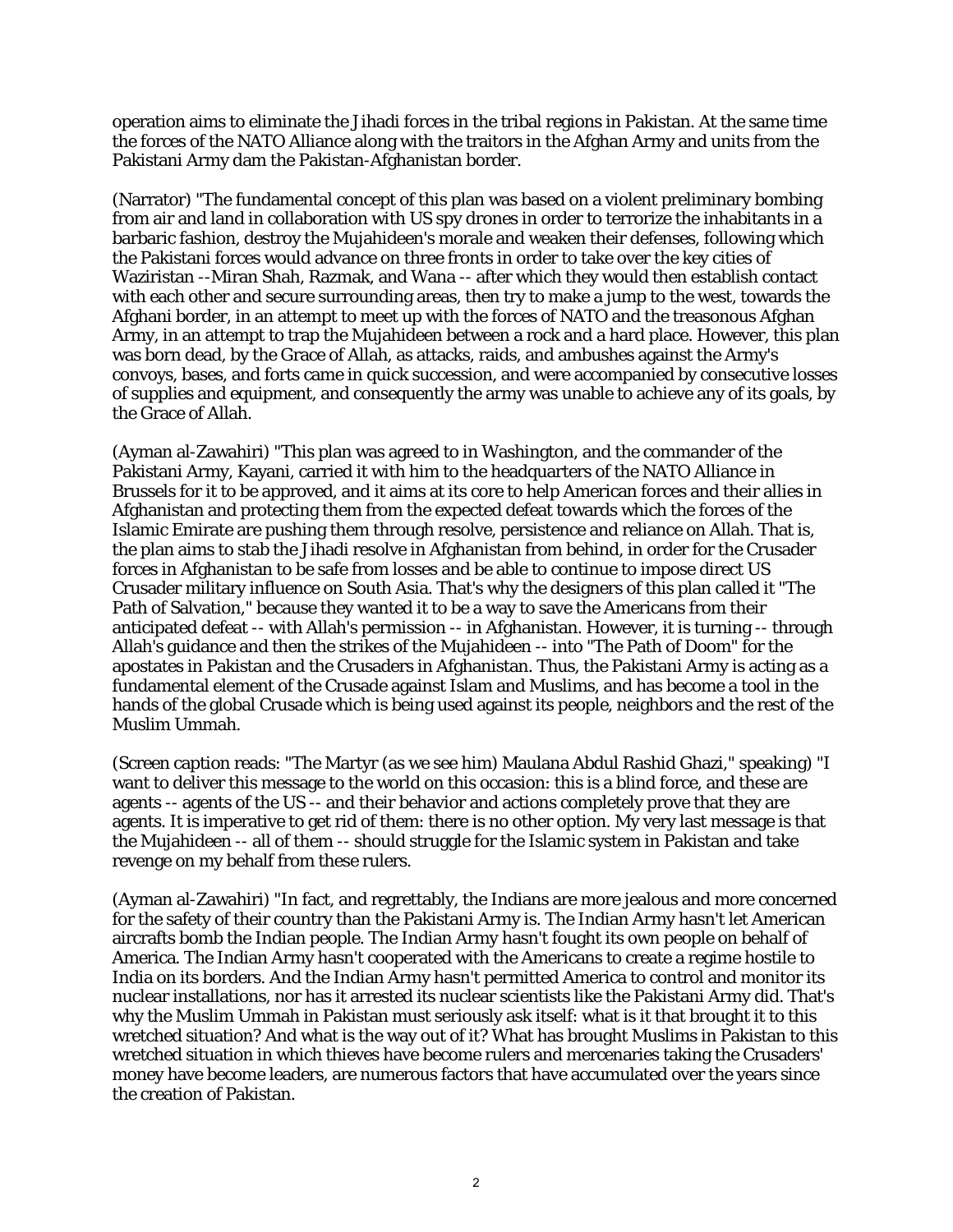"Among these factors is the lie that has been promoted which says that Pakistan is an Islamic government whose constitution and laws are in accordance with Islam. It is a colossal lie with no factual basis. I have refuted it in a book entitled "The Morning and the Candle." The Pakistani Government, which falsely claims to be an Islamic government which arose to defend the rights of Muslims in the subcontinent, has never applied Islam in the more than 60 years since its establishment. And when Shari'ah was partially applied in the Swat Valley district courts, neither the Americans nor their agents in Islamabad could stand it, and they immediately waged a bloody war on Islam and Muslims in Swat to satisfy America, which wants an Islam which signs its praises and seeks its bribes: an Islam without Shari'ah, without enjoining of good and forbidding of evil, and without jihad in Allah's path.

(A caption on the top right corner of the screen reads: "A meeting at Hafsa Un iversity in Islamabad. An unidentified female speaker is addressing a crowd.) "Our country was created in the name of Islam, so why hasn't Islam been established in it to this very day? When this country was established in the name of Islam, why are Muslims being humiliated in it? Why is its soil being constrained for Muslims? When this country was created for Islam, why are the flag-bearers of Islam being martyred day after day? Why is nudity and immorality thriving in the country? When this country was created for Islam, why are the Mujahideen being dishonored here? When this country was created for Islam, why are the strongholds of Islam -- the mosques and Madrassas -- being demolished here?

(Ayman al-Zawahiri) "And among these factors is the inclining of many Muslims towards the worldly life, and the punishment for that is the domination of the unbelievers over the Muslims, as the Messenger of Allah, peace and prayers of Allah be upon him said: 'The nations will soon call to each other over you like diners call to each other over their dish.' Someone said: 'is that because of our scarcity in those days?' He replied: 'On the contrary, you will be numerous in those days, but you will be scum like the scum of the floodwater, and Allah will remove fear of you from the chests of your enemy, and will place in your hears weakness.' It was asked 'What is the weakness, O Messenger of Allah?' He replied 'Love of this life and a dislike for death.' And because of their love of this world and dislike of death, many Muslims have abandoned the obligation of enjoining good and forbidding evil when it comes to the Crusaders' agents among Pakistan's politicians and the mercenary leaders of its army. Consequently, they have been afflicted by the punishment that the Prophet (peace and prayers of Allah be upon him) warned of when he (peace and prayers of Allah be upon him) said 'By him in Whose Hand is my soul, you must enjoin good and forbid evil or Allah will soon send upon you a punishment from Him, then you will pray to Him but your prayers will not be answered.' And he (peace and prayers of Allah be upon him) also said 'When people see the wrongdoer and do not (stop him from wrongdoing), Allah will soon afflict them all with a punishment.'

"And among these factors is the abandonment by many Muslims of the creed of allegiance to the Muslims and disowning of the unbelievers. The Truth (Blessed and Most High is He) says 'O you who believe! Take not the Jews and the Christians for your friends and protectors: they are but friends and protectors to each other. And he amongst you that turns to them (for friendship) is of them. Verily Allah guides not a people unjust. You see how those in whose hears is a disease run about among them, saying, "We fear lest a change of fortune bring us disaster." But it may be that Allah will give you victory, or a decision from Him, then they will regret the thoughts which secretly harbored in their hearts. And those who believe will say, "Are these the men who swore their strongest oaths by Allah that they were with you?" All that they do will be in vain and they will become losers. O you who believe! If any from among you turn back from his faith, Allah will soon produce people whom He will love as they will love Him; humble with the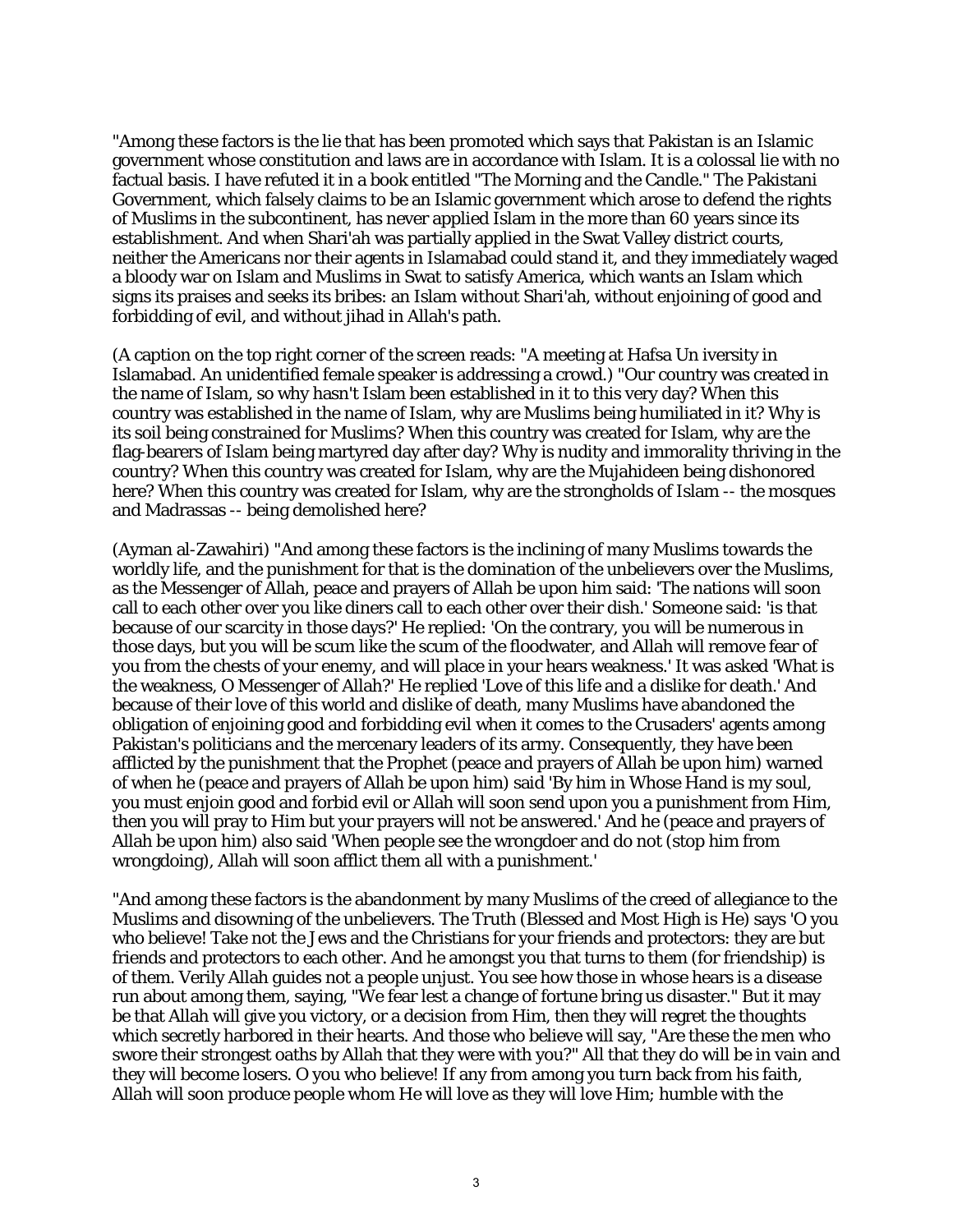believers, mighty against the unbelievers, fighting in the way of Allah, and never fearing the blame of a blamer. That is the grace of Allah, which He bestows on whom He pleases. Allah is All Embracing, All Knowing. Your allies are Allah, His Messenger, and the believers, those who establish regular prayers and pay Zakat and bow (in worship). As those who ally themselves to Allah, His Messenger, and the believers, then it is the party of Allah that is triumphant. O you who believe! Take not for friends and protectors those who take your religion for a mockery or sport, whether among those who received the Scripture before you, or among the unbelievers; and fear Allah, if you are (truly) believers.' (5:51-57)

"Abandonment of loyalty to the believer s and animosity to the unbelievers is the religion which America is seeking to spread among the Muslims, so that their religion turns into rituals with no impact on society, which are practiced in the mosque and have no effect outside it. So the Muslim Ummah in Pakistan must appreciate that America is waging against the Muslims a Crusade the likes of which the Muslim Ummah has never before seen, and that this campaign seeks to take control of Pakistan and divide it and transform it into statelets orbiting around American Crusader influence. The battle under way today in Swat and the tribal areas isn't an internal Pakistan problem: no, it is one of the battlefields of the contemporary Crusade in which the Pakistan Army is fighting in order to help the Crusade and the Crusaders. And were the problem in Pakistan an internal one, neither America nor NATO would have bothered to spend one dollar on it or fire a single bullet in it. Here is Kashmir groaning under Indian repression and tyranny for more than 60 years, but the Crusader West hasn't given it anything: in fact, it collaborates with India and strengthens and supports it with the latest weapons and technology. The war in the tribal areas and Swat is an inseparable part of the Crusaders' assault on the Muslims the length and breadth of the Islamic world. They want to eliminate the Mujahideen in the tribal areas so they can seek to smother the Jihad in Afghanistan, and they want to smother the jihad in Afghanistan so that there doesn't emerge in Central Asia a determined Muslim power which challenges global Crusader will and defends the rights of Muslims.

"This is the battle, briefly and plainly; and this is why anyone who supports the Americans and Pakistan Army - under any pretext, ploy or lie - is in fact standing with, backing and supporting the Crusaders against Islam and Muslims. This is the fact which every dedicated Muslim eager to see the victory of Islam and Muslims must disseminate. The Truth (Blessed and Most High is He) says, 'Haven't you seen those who take friends a people with whom Allah is angry? They are neither of you nor of them, and they swear to falsehood knowingly. Allah has prepared for them a severe punishment. Evil is that which they used to do. They have made their oaths a shield for their falsehood, and they thereby they seek to turn men away from the path of Allah; for them therefore, will be a humiliating punishment. Neither their wealth nor their children will avail them at all against Allah. They are the inmates of the Fire wherein they will abide. On the day when Allah will raise them all together, they will swear to Him even as they now swear to you, and they will think that they have something to stand upon. Truly, it is they who are liars. Satan has got the better of them, so he has made them forget the remembrance of Allah. They are the party of Satan. Truly, it is the party of Satan that will lose. Those who oppose Allah and His Messenger will be among those most humiliated. Allah has decreed: "It is I and My Messengers, who must prevail," for Allah is Strong, Mighty. And you shall not find any people who believe in Allah and the Last Day loving those who oppose Allah and His Messenger, even if they be their fathers, or their sons, or their brothers, or their clan. For such He has written faith in their hearts and strengthened them with a spirit from Himself. He will admit them to the Gardens beneath which rivers flow, to dwell therein for eternity, Allah will be well pleased with them, and they with Him. They are the party of Allah. Truly, it is the party of Allah that will achieve success.' (58:14-22).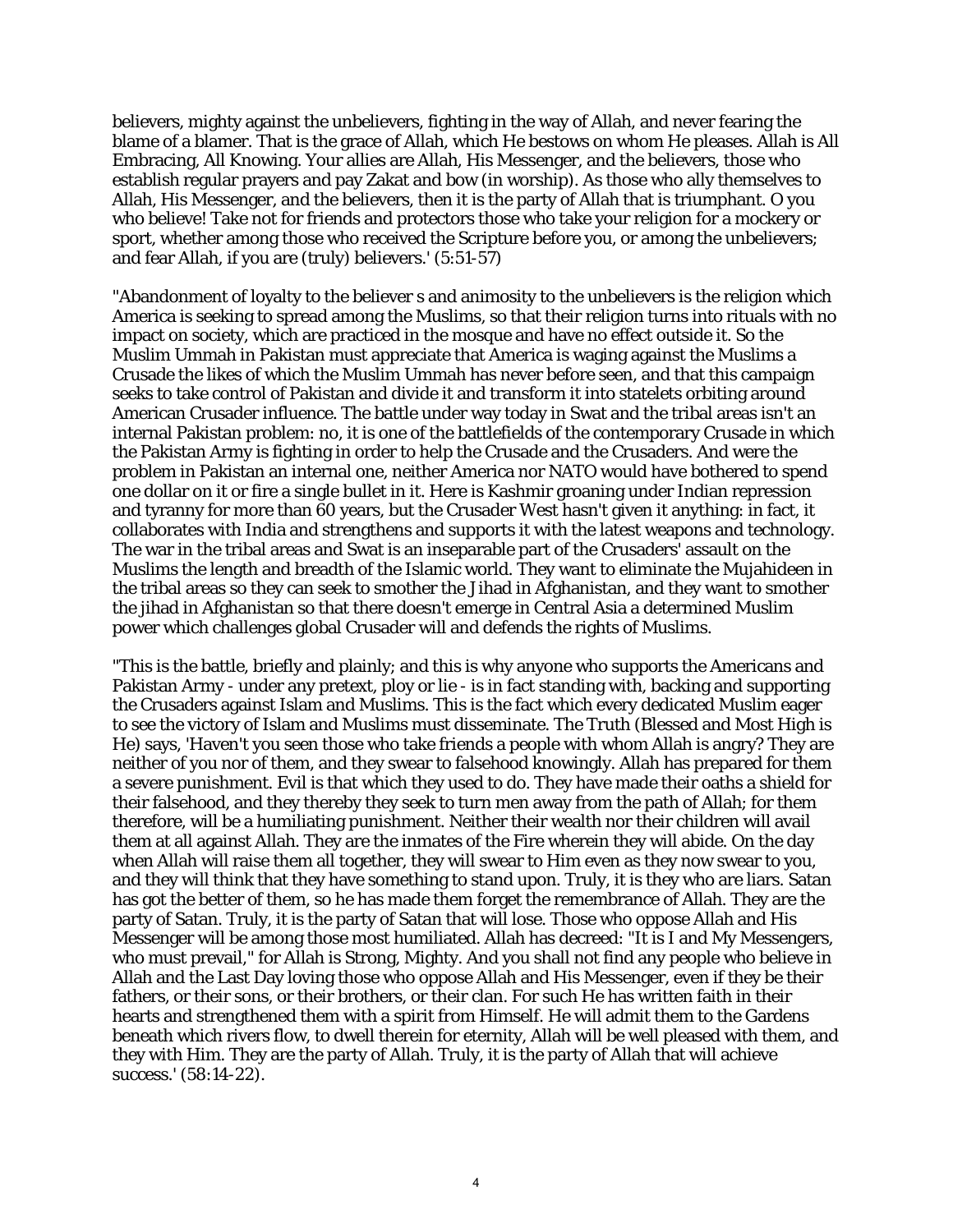"And every soldier and officer participating in the assault on Waziristan must remember the severe threat the Quran contains for anyone who helps the unbelievers against the Muslims. The Truth (Blessed and Most High is He) says, 'Verily, those whom the angels cause to die, while they are wronging their own souls, (the angels) said to (them)

"We were weak and helpless in the land." (The angels said, "Was not Allah's e arth spacious enough for you to emigrate therein?" It is these whose abode is Hell and an evil destination it is.' (4:97) This verse came down concerning the oppressed Muslims of Makkah whom the unbelievers forced to go out with them to fight the Muslims in the Badr expedition. As for how to get out of this predicament, which Pakistan has gotten itself into, it is through Jihad and there is no way other than Jihad.

(Recorded voice spoken over still image of Abdul Rashid Ghazi, presumably in Urdu) "I would like to give this message to the world: one should be firm on the Truth and to bow down to (worldly) might is not the actual truth. The actual Truth is Allah, and to Allah we all return. Man should live and die on the truth, and he should live with honor. These people wanted me to bow down to them.

(Ayman al-Zawahiri) "The Messenger of Allah (peace and prayers of Allah be upon him) says, 'If you buy and sell with al-`Eanah (a form of usury) and grab the tails of the cows and are satisfied with farming and abandon Jihad, Allah will inflict on you disgrace which He will not remove from you until you return to your religion.'

"Dear people of Pakistan: there is no honor for us except through Jihad. People of Pakistan beware of Allah's threat to the one who stays behind during obligatory Jihad. The Truth (Blessed and Most High is He) says, 'O you who believe! What is the matter with you, that, when you are asked to go forth in the cause of Allah, you cling heavily to the earth? Do you prefer the life of this world to the hereafter? But little is the comfort of this life as compared with the hereafter. Unless you go forth, He will punish you with a painful punishment, for Allah has power over all things.' (9:38-39) And He (the Most Honorable) says, 'And those who believe say. "Why is not a Surah revealed?" But when a decisive Surah is revealed and fighting is mentioned therein, you see those in whose hearts is a disease, looking towards you with the look of one who is fainting on account of approaching death. So woe to them! (Their attitude should have been one of) obedience and calling people to good. And when the matter was resolved, it would have been better for them if they were true to Allah. Would you not then, if you are placed in authority, create disorder in the land and sever your ties of kinship?' (47:20-22)

"And the Prophet, peace and prayers of Allah be upon him, says, 'No people abandons Jihad without Allah giving them a general punishment.' People of Pakistan: back the Jihad and Mujahideen with your persons, wealth, opinion, expertise, information and prayers and by exhorting others to help them and preach their message.

"O Allah, approve for this Ummah a righteous rule, in which those who obey You are honored and those who disobey You are disgraced, and in which good is enjoined and evil forbidden.

"O Allah, help Your slaves the Mujahideen, steady their feet, direct their fire and grant them victory over Your enemy and theirs. O Allah guide them to what You love and are pleased with, accept their righteous deeds, bring their hearts together, unite their ranks, lift their banner, set up their state and Caliphate, and give victory through them to Your religion, Your Book, the Sunnah of Your Prophet and Your believing slaves.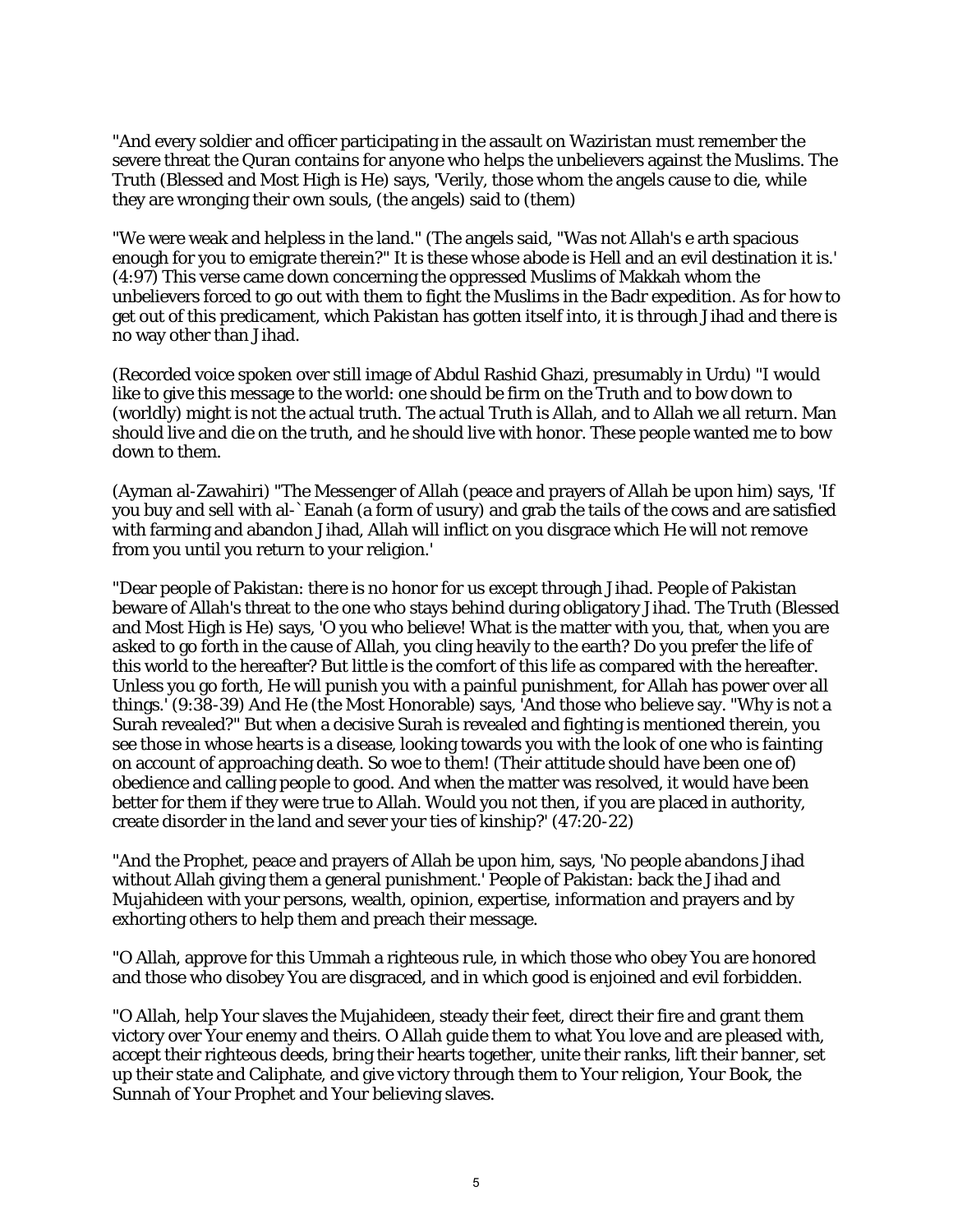"O Allah, annihilate the Americans and Jews and the hypocrites and apostates who help them. Allah, we shield ourselves from them with You, and we seek refuge in You from their evil. O Allah, give us dominance over them and make them, their wealth, their soldiers, and their materiel booty for the Muslims. O Allah, whoever wants to do good to us and Islam and Muslims, then guide him to every good thing, and whoever wants to do evil to us and Islam and Muslims, then make his plotting his ruin, shove his evil cunning back in his face, disperse his power, destroy his unity, defeat his army, topple his banner and tear him apart in the worst way and make him a lesson for others.

"O Allah, O Lord of the worlds, O Swiftest of Reckoners, O Rescuer of the weak and Aider of those who pray for aid and Helper of those who pray for help and Answerer of those who ask, O You who give victory to your allies and defeat your enemies, O Strong, O Almighty, O Avenger: these Americans, Jews and their aides, the army of Pakistan and Pakistan's security organs, have harmed the Mujahideen and emigrants in their persons, families, children, wealth, honor, dignity and liberty. O Allah, take revenge on our behalf from them. O Allah, show us in them a day which the chests of your allies and lower the heads of your enemies. O Allah, retaliate on behalf of us and the Muslims from them. O Allah, make their end one of loss and destruction. O Allah, destroy their riches and harden their hearts so that they don't believe until they see the painful punishment. O Allah, annihilate anyone who has hurt the Muslims, Mujahideen and emigrants or has helped anyone against them with his actions or words or has refrained from helping them although he is able to help them.

"O Allah, annihilate those 'Ulema who have sold their religion to the Americans and their agents for the crumbs of this world. O Allah, annihilate the secularist politicians of hypocrisy who rush madly to earn the Crusaders' pleasure. O Allah, annihilate the press and media of lies, fakery and deception, those who make their living by helping the Crusaders and slandering the Mujahideen. O Allah, annihilate the evil judges who contradict Your Shari'ah and oppose Your rules. O Allah, annihilate the organs of Crusader security and their aides who pursue the Muslims and Mujahideen, reveal their whereabouts, torture them and hand them over to their enemies. Allah, we seek help in You against them, so help us, and we seek victory in You over them, so grant us victory, and we seek strength in You against them, so grant us strength, and we seek succor in You against them, so aid us. Living, O Eternal in Your mercy we seek succor: ready for us a swift conquest, a strong victory and a speedy liberation. O Allah, we ask you by virtue of every good deed You have accepted from us, and we ask You by virtue of the blood of your martyrs, the suffering of our emigrants and the endurance of our kinfolk, our women and our children, and we ask You by virtue of that You are the One Who said in Your Book, and Your statement is truth: 'And your Lord says, "Pray to me; I will answer your prayer."' (40:60). O Lord, we have prayed to You as You ordered us to do, so answer us as You promised. He (Glorious is He) said, 'How many large bands of godly men fought alongside (their) prophet, but they never lost heart at what befell them in Allah's way, nor did they weaken nor give in. And Allah loves those who persevere. All that they said was, "Our Lord forgive us our sins and our transgression; establish our feet firmly; and help us against the unbelieving people." And Allah gave them a reward in this world, and the excellent reward of the hereafter, for Allah loves those who do good.' (3:146-148). And He (the Most Honorable) said, 'Those who answered the call of Allah and the Messenger after they had received an injury - such of them as do good and act righteously shall have a great reward. Those to whom the people said, "The people are gathering against you, so fear them," but it (only) increased their faith, and they said, "For Allah suffices, and He is the Best Guardian." So they returned with grace and favor from Allah, and no harm touched them. They followed the good pleasure of Allah, and Allah is of infinite bounty. That